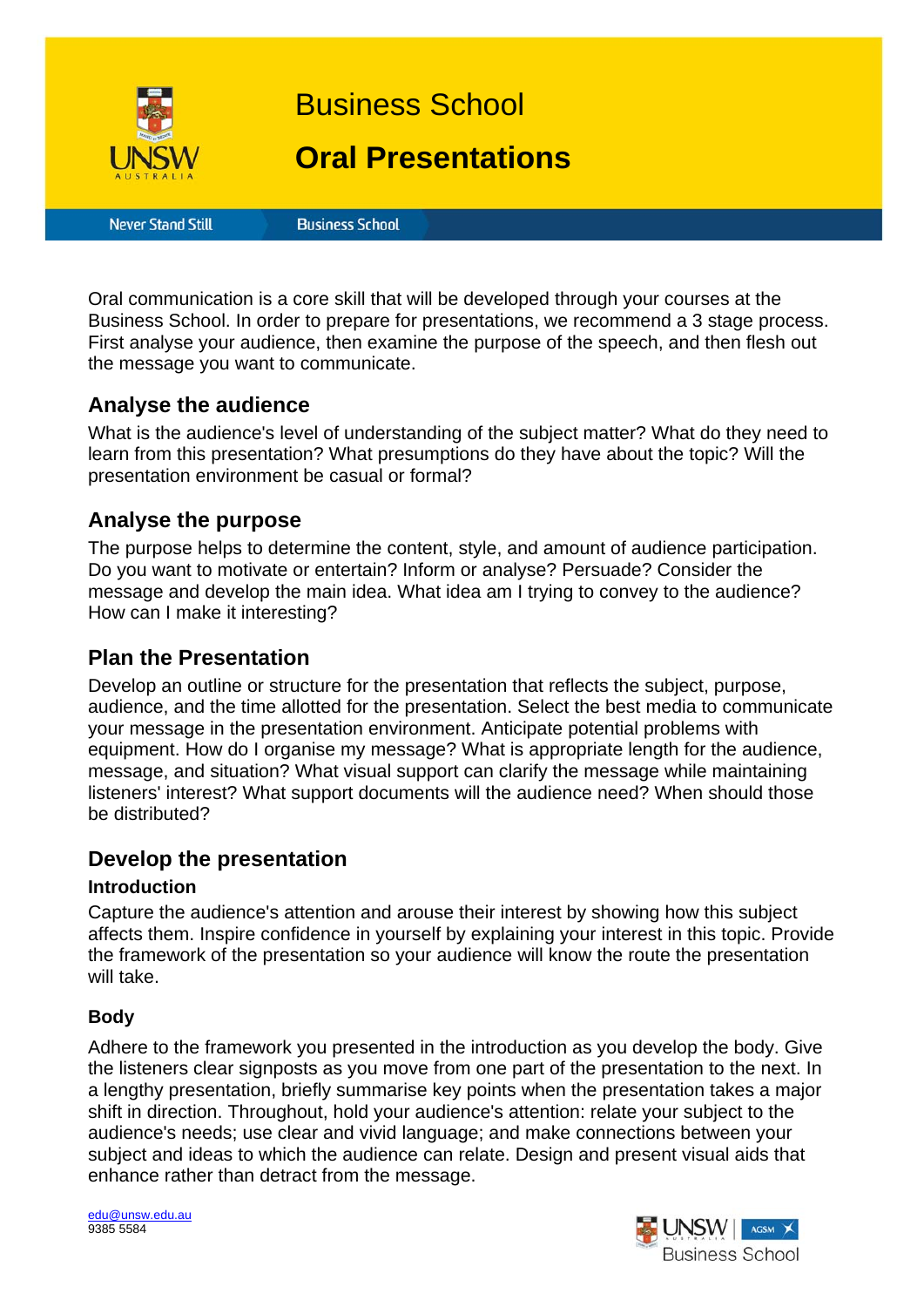#### **Final Summary/Conclusion**

Restate main points and focus on the main message for the audience. Outline the action required. End on a positive note.

# **Six Essential Steps for Preparing for an Oral Presentation**

- 1. Determine the purpose
- 2. Analyse the audience and situation
- 3. Choose the ideas for your message
- 4. Organise the data and write on note cards
- 5. Plan visual aids if desirable
- 6. Rehearse your presentation

## **Differences between Written and Oral Presentations**

- Speaker and audience are visible
- Written texts can be re-read, but oral texts must be grasped the first time
- Written texts can deal with more complex points, as the readers are less distracted
- Oral presentations are more direct and informal use of 'I', 'we', 'you' and informal language
- Rhetorical questions are common
- Repetition, restatement, and reinforcement are common
- Speaker uses intonation, stress, pause, emphasis and paralanguage (sounds like umm, huh…mmmm…) that convey meaning to the audience
- Speaker can respond to feedback from the audience

# **Delivery of a presentation**

#### **Appearance**

| <b>Clothes and grooming</b>          | Consider the purpose of your talk and how your dress and<br>grooming might impress the audience.                                                                                                                                |
|--------------------------------------|---------------------------------------------------------------------------------------------------------------------------------------------------------------------------------------------------------------------------------|
| <b>Body posture and</b><br>movements | Stand upright on both feet with a relaxed not immobile body<br>and move a steps towards the audience or backward or<br>sideways to emphasise a point or get the audience's<br>attention but do not pace backwards and forwards. |



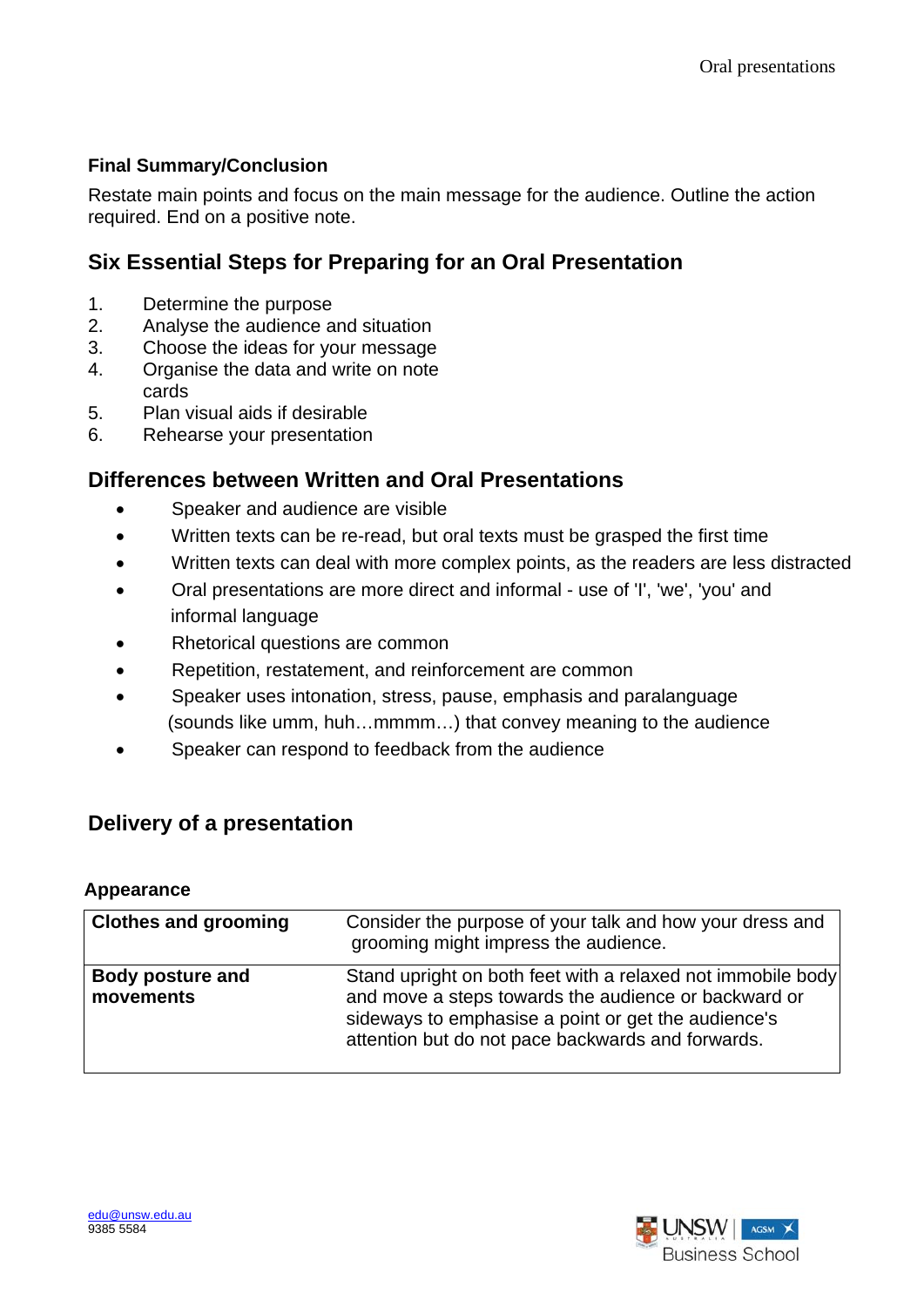| <b>Body language</b> | Use movements and facial expressions as if you were<br>talking to a person in a one-to-one situation. Smile<br>particularly at the beginning of your presentation when you<br>are introducing yourself or your topic and also as you end to<br>show your positive attitude towards the audience. |
|----------------------|--------------------------------------------------------------------------------------------------------------------------------------------------------------------------------------------------------------------------------------------------------------------------------------------------|
| Eye contact          | Look at the audience as if you were trying to involve the<br>audience in a conversation with you. You must look around<br>at different areas of the audience and not concentrate on<br>one or two people or a part of the audience, as the rest of<br>the audience would feel left out.          |

# **Delivery of the content**

| <b>Introduction</b> | Clearly outline what you will be talking about. Use<br>language that is inclusive and appropriate to spoken<br>communication e.g. 'I'd like to talk to you about I want to<br>explain to you the My talk will outline the In this<br>presentation I will concentrate on  I have organised my<br>presentation into three parts. The first is to start I will<br>describe  then I'll  and finally I intend to '                                                                                                        |
|---------------------|----------------------------------------------------------------------------------------------------------------------------------------------------------------------------------------------------------------------------------------------------------------------------------------------------------------------------------------------------------------------------------------------------------------------------------------------------------------------------------------------------------------------|
| <b>Body</b>         | Go from point to point in a logical sequence and use<br>transitional phrases such as 'The next important point I<br>want to mention is that Having described  I'd like to<br>show some examples Now I'd like to move on to the<br>importance of '                                                                                                                                                                                                                                                                    |
| <b>Conclusion</b>   | Provide a good summary of what has been presented and<br>use phrases that emphasise the importance of the<br>information such as 'So we've examined the to sum up<br>let me To conclude'                                                                                                                                                                                                                                                                                                                             |
| <b>Questions</b>    | You might suggest in your introduction that you are happy<br>to answer questions at the end of the presentation. In your<br>conclusion, you could remind the audience that you are<br>willing to answer any questions. In your responses to<br>questions, repeat the question if you think it has not been<br>clearly heard, include all members of the audience in your<br>response and if you do not know the answer perhaps<br>indicate how or where it might be found out or that you will<br>find out for them. |

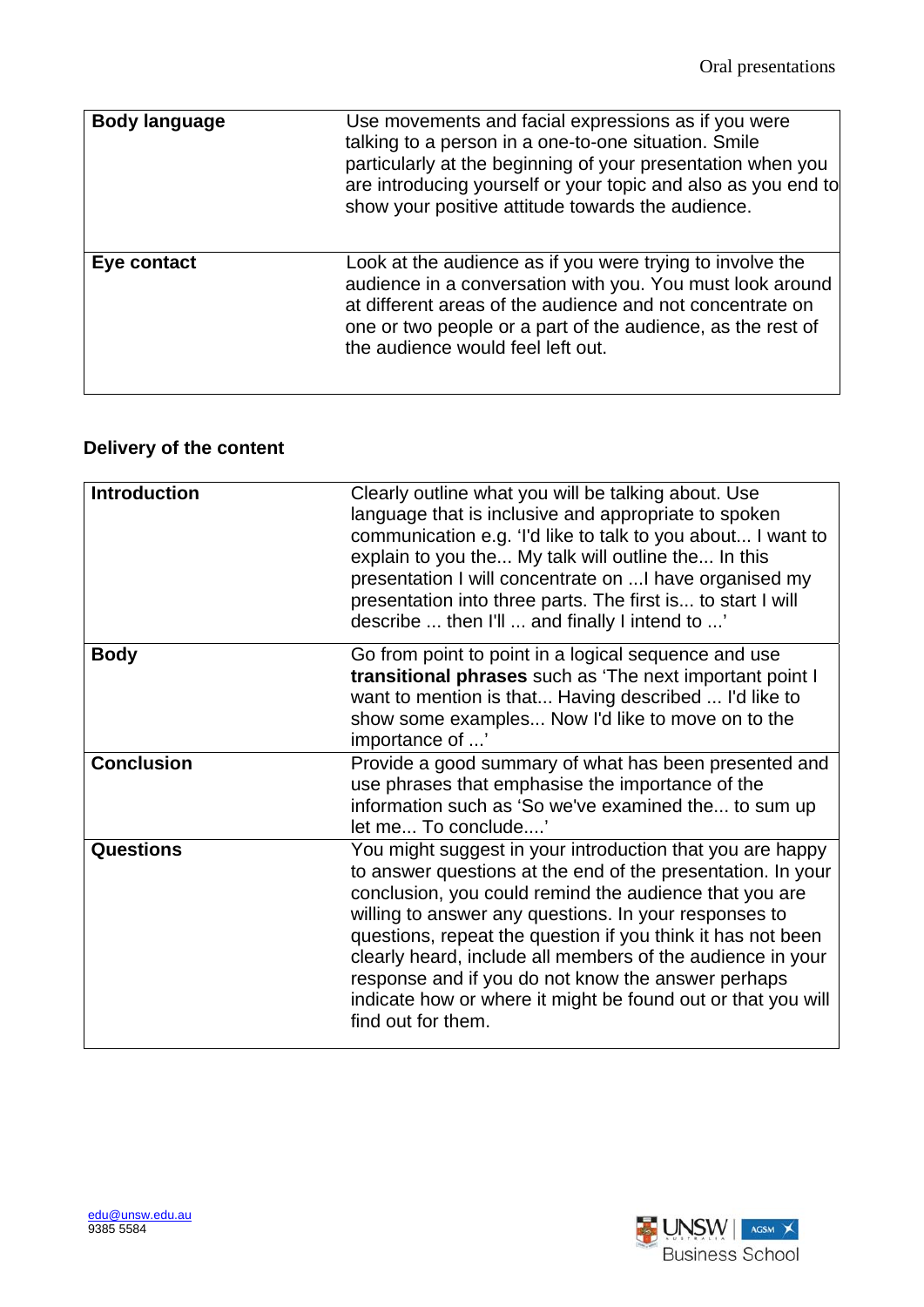| <b>Content</b>     | The content of the presentation should show the speaker's<br>thorough knowledge of the topic.                                                                                                                                                                                                                                                                                                                                                                                                                                                                                                                                                                                                |
|--------------------|----------------------------------------------------------------------------------------------------------------------------------------------------------------------------------------------------------------------------------------------------------------------------------------------------------------------------------------------------------------------------------------------------------------------------------------------------------------------------------------------------------------------------------------------------------------------------------------------------------------------------------------------------------------------------------------------|
|                    | Particularly in a presentation based on research and<br>sources that the audience may be unfamiliar with, the<br>sources for the information should be clearly shown in any<br>visuals and handouts or spoken clearly to the audience<br>during the presentation to avoid plagiarism.                                                                                                                                                                                                                                                                                                                                                                                                        |
|                    | Each idea or point mentioned in the presentation should be<br>supported with evidence, examples or explanation. It is<br>important that the topics are well prepared and that not too<br>much, or too little content, is attempted in the time given.                                                                                                                                                                                                                                                                                                                                                                                                                                        |
| <b>Visual Aids</b> | After the speech content is planned the use of visuals is<br>carefully considered. Visual aids must be useful for the<br>audience to help them understand. They appeal to the<br>visual listener/thinker.<br>The audience must easily see them so that colour, font<br>size of words (no smaller than font size 16), size of<br>diagrams and complexity of information must be<br>considered. Visual aids must be introduced into the speech<br>at appropriate times using introductory phrases such as 'In<br>the following PowerPoint presentation there will be three<br>diagrams that The first diagram illustrates The<br>overhead transparency I will show you gives a<br>summary of ' |
|                    | The speaker should give the audience enough time to look<br>at the visuals and understand them. Visuals must be<br>accurate (spelling, grammar, numbers, and statistics.)<br>They must be fully referenced if the information is from a<br>source unfamiliar to the audience. You should write full<br>details as they were for a bibliography or reference list at<br>the bottom of the slide.                                                                                                                                                                                                                                                                                              |
| <b>Handouts</b>    | If handouts are given out to be used during the<br>presentation, it is very important that their use is fully<br>explained. Make sure the audience can find, and is looking<br>at, any information that you want to emphasise.                                                                                                                                                                                                                                                                                                                                                                                                                                                               |
|                    | The handout could be a copy of an article or contain<br>illustration of information written by you that will be<br>discussed during the presentation. Always remember to<br>cite your sources in the handouts for information you have<br>researched to avoid plagiarism.<br>Do not give too much information in the handouts,<br>otherwise the audience will read rather than listen and                                                                                                                                                                                                                                                                                                    |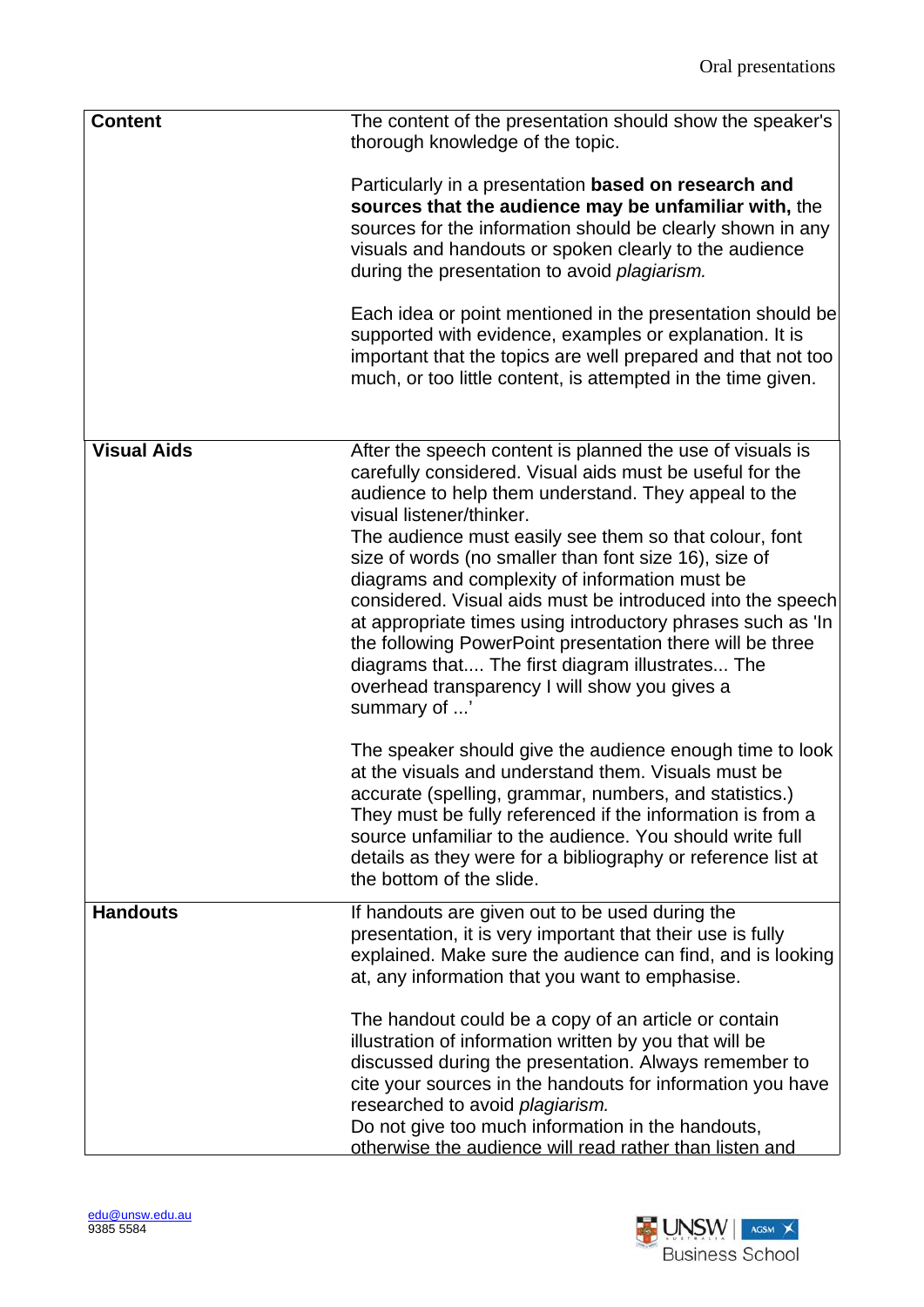| <b>Notes</b>                     | You should try to put your notes in point form and use them<br>as reference points to remind you of the structure of your<br>speech. They are not read out word for word as it is<br>expected that you will talk naturally about a topic you have<br>prepared and know about. Notes are on neat cards and<br>their use is not to be too obvious to the audience.                                                                                                                                                                  |
|----------------------------------|-----------------------------------------------------------------------------------------------------------------------------------------------------------------------------------------------------------------------------------------------------------------------------------------------------------------------------------------------------------------------------------------------------------------------------------------------------------------------------------------------------------------------------------|
| <b>Voice</b>                     | Avoid a monotonous voice. Use pace, volume and stress<br>important words to make the speech more interesting for<br>the audience.                                                                                                                                                                                                                                                                                                                                                                                                 |
| <b>Time</b>                      | Always speak to the time given. Rehearse the speech to<br>identify whether timing is correct. Remember the average<br>speech rate is about 120 - 200 words per minute so plan<br>your speech content for the number of words that match<br>the time length of the speech.                                                                                                                                                                                                                                                         |
| Language                         | Remember the audience must understand you. Consider<br>language that is appropriate vocabulary for the topic and<br>language that you are comfortable using and can<br>pronounce. Also remember to use transitional phrases as<br>they help the audience know what is happening and they<br>make your speech sound 'immediate'. Remember, you are<br>there talking to an audience full of living people not the<br>back wall of a room or the carpet.                                                                             |
| <b>Attentiveness to audience</b> | Remain attentive to what the audience is doing and<br>respond to their indications of interest or confusion. If they<br>seem inattentive consider rephrasing your information and<br>talk directly to them using comments such as 'This next<br>example is interesting because' 'This next statistic<br>surprises me because' 'The slide shows the model I<br>have been talking about in clear detail. You will notice<br>that' You may have to think as you are speaking of ways<br>to explain or keep the audience's attention. |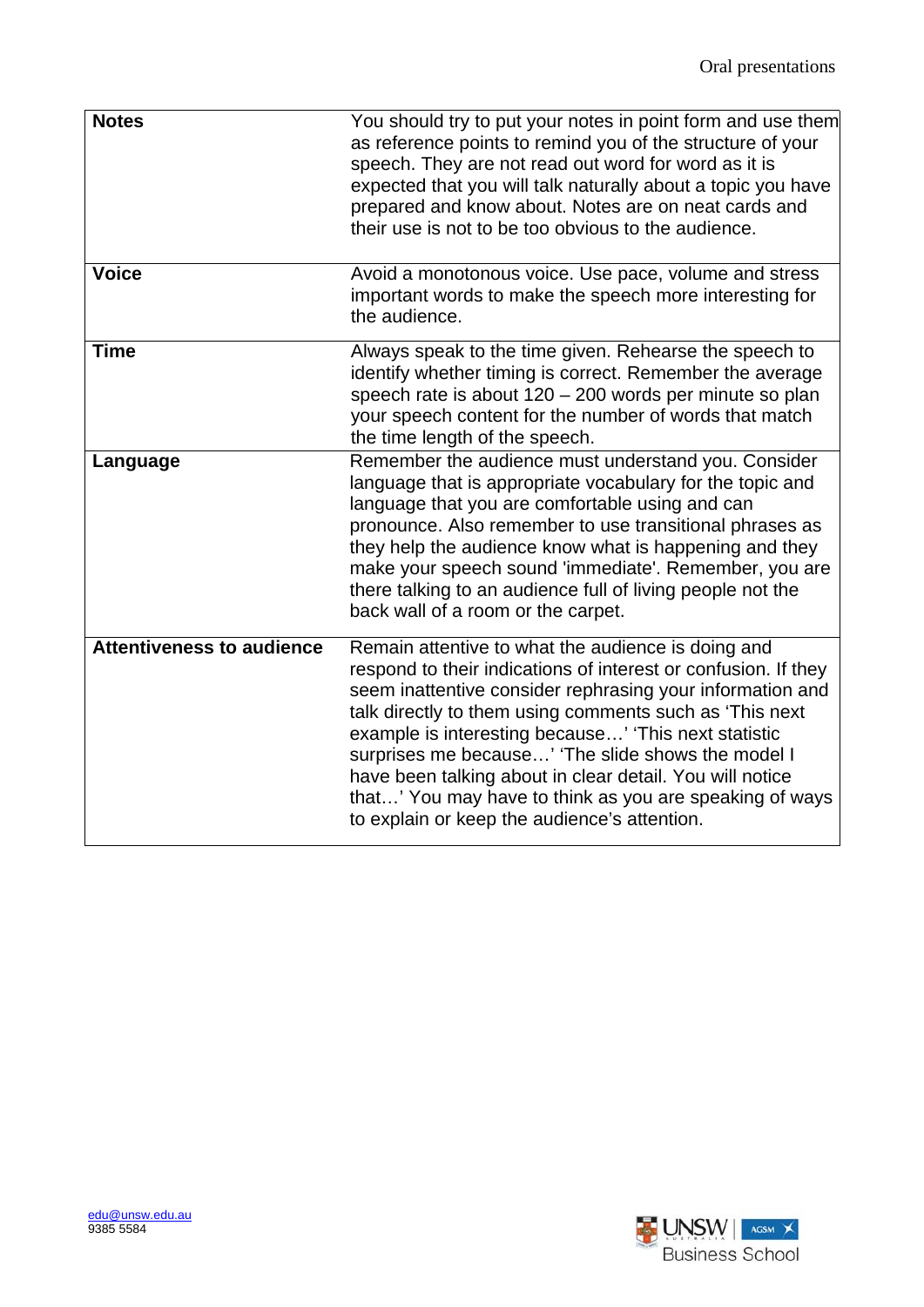

# **Team Presentations**

Planning and rehearsing a team presentation is very important as the team can consider for example who would be the best person to introduce the presentation, how to organize a smooth delivery and whether timing is accurate. In a team presentation the first speaker may introduce themselves, state the main intention of the presentation, and then introduce the members of their team outlining briefly, and in order, what each speaker intends to speak about. The first speaker may then present their topic and then at the end invite the next speaker by name to come forward to speak. At the beginning of their part, each speaker may briefly explain again what they intend to speak about, and after finishing their part they will then invite the next speaker to present. This keeps the audience wellinformed about what is happening and allows for a smooth transition from speaker to speaker.

# **Evaluation Checklists**

Use this checklist both as a reminder before you present, and as an evaluation when you have finished.

| Organisation                              | <b>Content</b>                              | <b>Delivery</b>              |
|-------------------------------------------|---------------------------------------------|------------------------------|
| enthusiastic introduction                 | question adequately answered                | clear voice and<br>٠         |
| clear introduction, body and<br>$\bullet$ | main areas of topic covered<br>٠            | well-projected               |
| conclusion                                | relevant material<br>٠                      | clear enunciation            |
| strong conclusion                         | main points covered adequately<br>$\bullet$ | speech not too fast<br>٠     |
| clear points                              | appropriate and strong evidence             | interest and enthusiasm<br>٠ |
|                                           | <b>Visual Aids</b>                          | pauses between points        |
| adequate, relevant support/evidence       | clear, not too cluttered                    | <b>Audience</b>              |
| clear linking devices                     | easy to read                                | appropriate body language    |
| appropriate timing                        | relevant                                    | appropriate feedback         |
|                                           | appropriate                                 | audience involvement         |

| <b>Quality</b>                                                                                 |  |
|------------------------------------------------------------------------------------------------|--|
| <b>First impressions</b><br>Speaker appeared confident and purposeful before starting to speak |  |
| Speaker attracted audience's attention from the outset                                         |  |
| <b>Presentation structure</b>                                                                  |  |
| <b>Introduction</b>                                                                            |  |
| Title/topic made clear                                                                         |  |
| Purpose of presentation clear                                                                  |  |
| Organisational framework made known to the audience                                            |  |
| Unusual terms defined adequately                                                               |  |